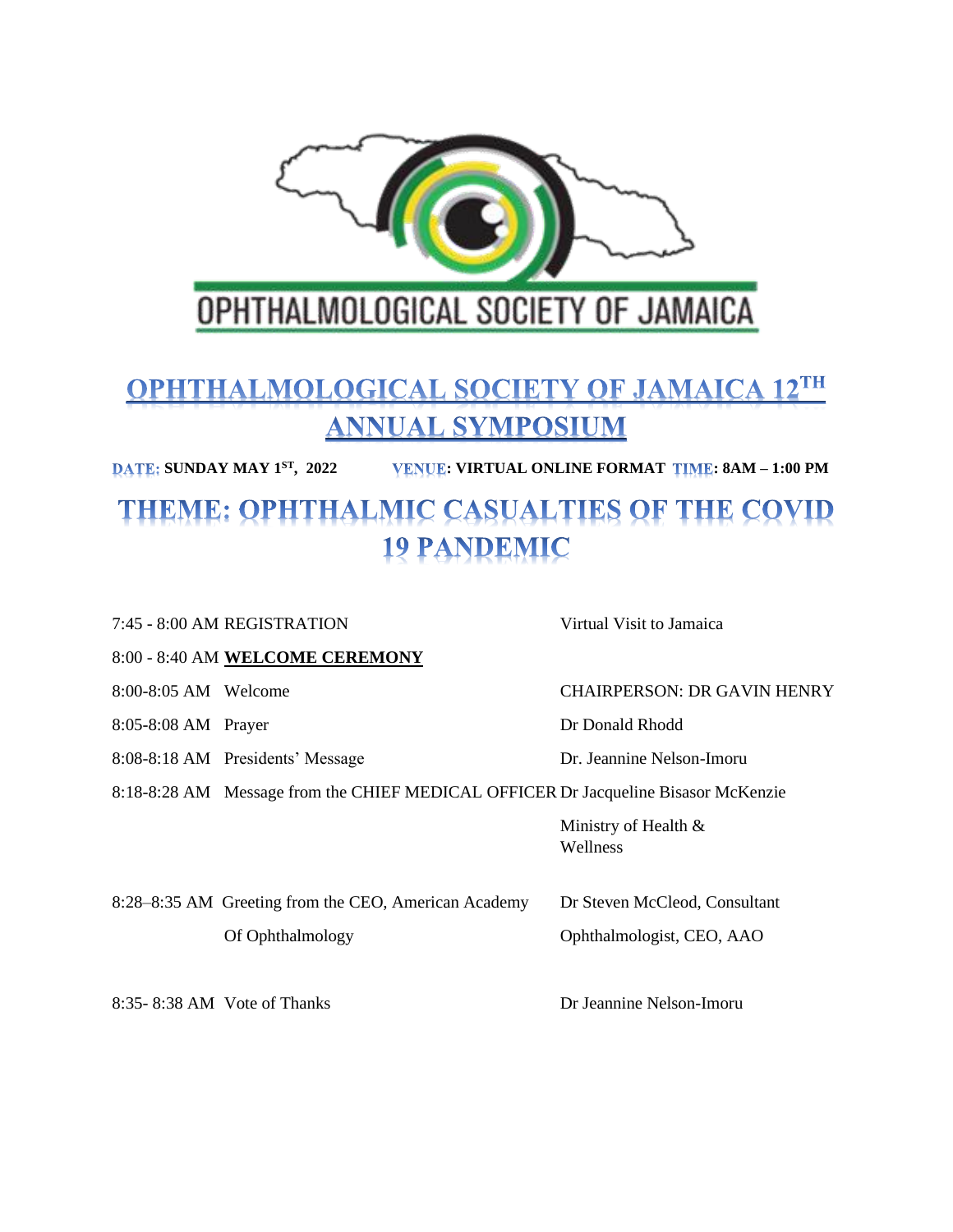#### **Scientific Session 1: Degazon Lecture**

## *Chairperson: Dr Lizette Mowatt*

| 8:40-8:45 AM Aristopharma ELITE Platinum Sponsor    | <b>Video Presentation</b>         |
|-----------------------------------------------------|-----------------------------------|
| 8:45-8:53 AM Introduction of the Dr Degazon Lecture | Dr Amoy Ramsay                    |
| 8:50-9:10 AM Diagnosis & Management of Childhood    | Dr Alana Lee Grajewski, Professor |
| Glaucoma                                            | Clinical Ophthalmology, Bascom    |
|                                                     | Palmer Eye Institute, Miami, USA  |
| 9:10-9:20 AM Question & Answer session              | <b>Interactive Session</b>        |
| 9:20-9.35 AM Impact of the Pandemic on Pediatric    | Dr Alana Lee Grajewski, Professor |
| Glaucoma Services & The Way Forward                 | Clinical Ophthalmology, Bascom    |
|                                                     | Palmer Eye Institute, Miami, USA  |
| 9:35-9:45 AM Question & Answer Session              | Interactive Session               |

## **Scientific Session 2: Hugh Vaughan Lecture**

#### **Cornea & External Diseases**

#### *Chairperson- Dr Jeannine Nelson-Imoru*

| 9:45-9:48 AM Aristopharma Platinum Sponsor               | <b>Video Presentation</b>          |
|----------------------------------------------------------|------------------------------------|
| 9:48-9:53 AM Introduction of the Dr Hugh Vaughan Lecture | Dr Lisa Leo-Rhyne                  |
| 9:53-9:58 AM Introduction Of Dr Clara Chan               | Dr J Nelson-Imoru                  |
| 9:58-10:15AM Are Corneal Inflammatory Events Increasing? | Dr Clara Chan, Assistant Professor |
|                                                          | University of Toronto              |
| 10:15-10:25AM Question & Answer Session                  | <b>Interactive Session</b>         |

#### **Scientific Session 3: Glaucoma**

## *Chairperson- Dr Leon Vaughan*

| <b>Silver Sponsor Imperial Optical</b>           | <b>LOGO</b>                            |
|--------------------------------------------------|----------------------------------------|
| 10:25-10:27AM Silver Sponsor Indus Life Sciences | <b>Video &amp; Slides Presentation</b> |
| 10:27-10:42AM Vision-Related Quality of Life in  | Dr Valance Jordan                      |
| Jamaican Glaucoma Patients at KPH                | Ophthalmologist, CRH                   |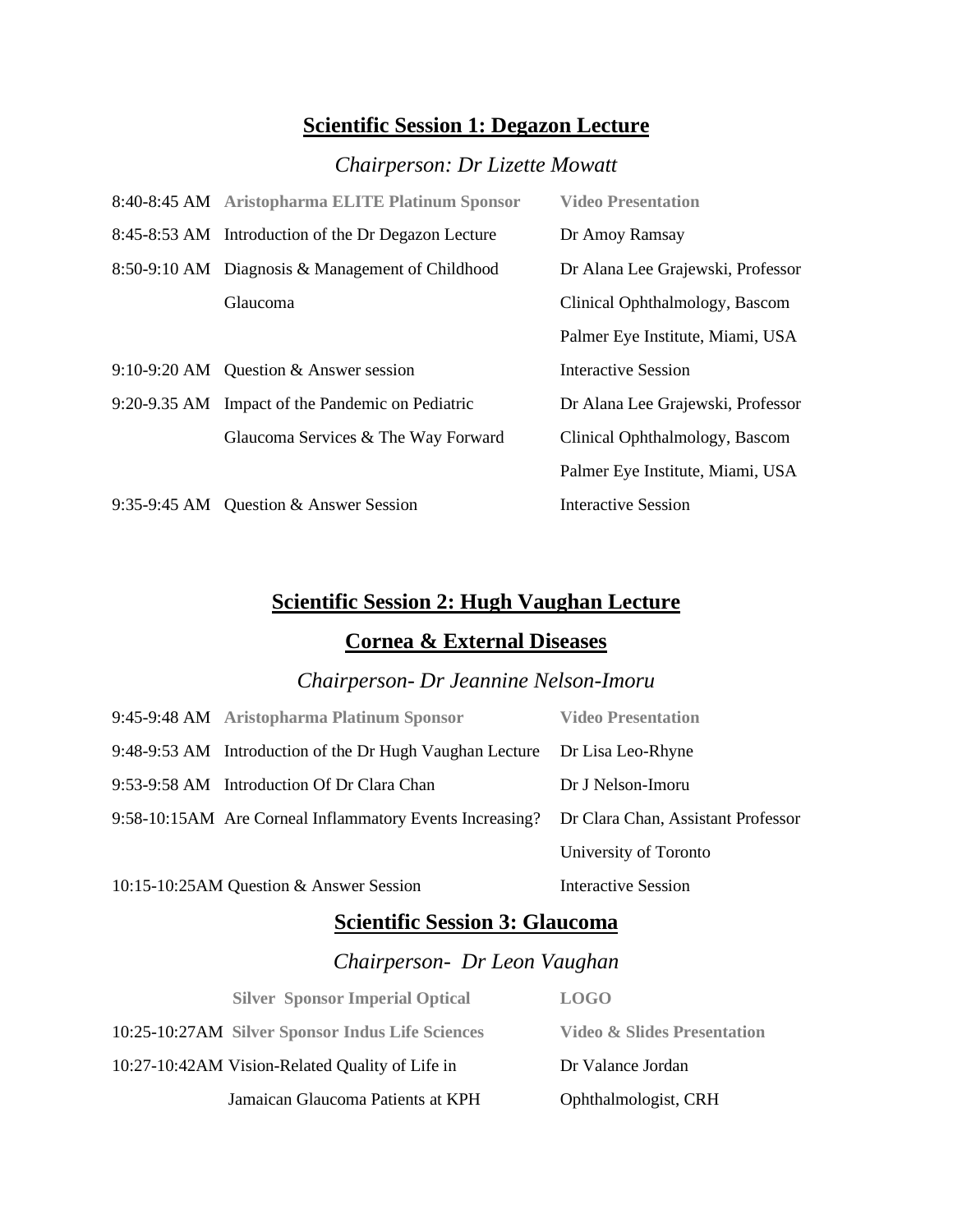| $10:42-11:00AM$    | Mineralocorticoid Receptors & | Dr Lloyd Reynolds,     |
|--------------------|-------------------------------|------------------------|
|                    | Their Role in The Eye         | Ophthalmologist        |
| $11:00 - 11:10 AM$ | Question & Answer Session     | Joint Panel Discussion |

11:10 -11:25 AM **COFFEE BREAK** 

**Prize Draw compliments of Poen Sponsor**

**\_\_\_\_\_\_\_\_\_\_\_\_\_\_\_\_\_\_\_\_\_\_\_\_\_\_\_\_\_\_\_\_\_\_\_\_\_\_\_\_\_\_\_\_\_\_\_\_\_\_\_\_\_\_\_\_\_\_\_\_\_\_\_\_\_\_\_\_\_\_\_\_\_\_\_\_\_\_\_\_\_**

### **Scientific Session 4: Covid -19 Lessons Learned & Looking foward**

*Chairperson- Dr Gavin Henry*

| 11:25-11:27AM   | <b>Sanfer Silver Sponsor</b>                | <b>Video Presentation</b>   |
|-----------------|---------------------------------------------|-----------------------------|
| $11:27-11:47AM$ | Impact of Covid-19 on Diabetic Retinopathy  | Dr Lizette Mowatt,          |
|                 | management                                  | Consultant Ophthalmologist, |
|                 |                                             | <b>UHWI</b>                 |
| $11:47-12:00PM$ | Question & Answer session                   | Interactive session         |
| 12:00-12:20PM   | Covid-19 Vaccinations & Ocular side effects | Dr Lizette Mowatt,          |
|                 |                                             | Consultant Ophthalmologist, |
|                 |                                             | <b>UHWI</b>                 |
| 12:20-12:30PM   | Question & Answer session                   | Interactive session         |

# **Scientific Session 5 – General Ophthalmology**

#### *Chairperson: Dr Amoy Ramsay*

| 12:30-12:31PM            | <b>Medilex Bronze Sponsor</b>                    | <b>Video Presentation</b>            |
|--------------------------|--------------------------------------------------|--------------------------------------|
| $12:32-12:52 \text{ PM}$ | <b>Ophthalmic Practice Changes During the</b>    | Dr Elethia Dean, RN                  |
|                          | COVID 19 Pandemic                                | BSN, MBA, PhD                        |
| $12:52 - 1:10 PM$        | Question & Answers session                       | Interactive session                  |
| $1:10-1:30PM$            | Pandemic to Endemic Where<br>do we Go from Here? | Dr Elethia Dean, RN<br>BSN, MBA, PhD |